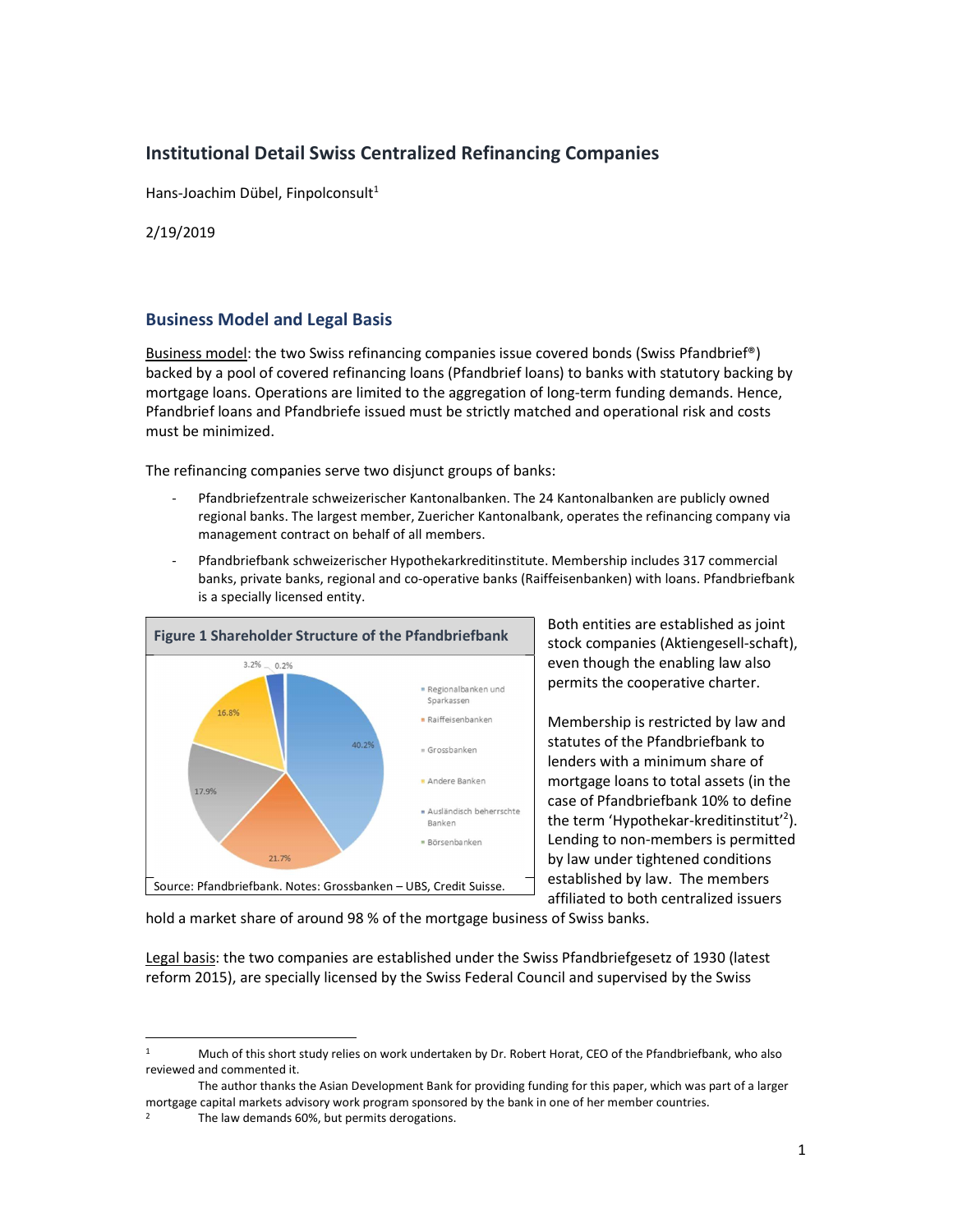Financial Market Supervisory Authority (FINMA). They do not possess a universal banking license. The scope is strictly limited to Pfandbrief business related tasks.

The law (Pfandbriefgesetz) is structured similarly to other European covered bond legislation in defining eligible assets, ring-fencing, risk management and insolvency mechanisms. It also defines capital requirements separate from Swiss universal banks (see below). Additional legal documents are the implementing regulation (Pfandbriefverordnung) of 1931 and the regularly updated statutes and the valuation regulations of the two Pfandbrief issuers.

#### Cover Assets

Eligible mortgage assets: the regulation differentiates between the lending value and the cover (funding) value. The entire mortgage loan is pledged, i.e. the loan amount recorded corresponds to the pledged lending value.<sup>3</sup> According to the master loan agreements closed by Pfandbriefbank with its members, only residential mortgage loans up to a total loan-to-value up to 80% of are accepted in the cover pool.

The cover value corresponds to the pledged lending value, but not more than 2/3 of the collateral value of the property. Eligible by law are mortgage loans for residential (cover value up to 66% of lending value<sup>4</sup>) and commercial (cover value up to 50% of lending value) real estate uses, tourism uses (cover value 50%/33% of lending value<sup>5</sup>) as well as agricultural and forestry land uses.

At Pfandbriefbank, the cover values are both verified and re-calculated every quarter with the help of a hedonic property valuation model (see below). Pfandbriefbank also standardizes property valuation techniques for income generating properties.

In practice, the cover pool consists only of residential real estate, which in Switzerland includes both non-income-generating loans for single-family and condominium housing and income-generating loans on entire multi-family residential buildings.<sup>6</sup>

#### Overcollateralization

requirements: In the case of Pfandbriefzentrale, member banks must pledge mortgaged properties with a value of 115% of the loan amount as collateral for the Pfandbrief loans. The interest income from the mortgages set aside must be at least 10% higher than the interest payable on the Pfandbrief loans.



<sup>3</sup> I.e.split loans with total LTV > funding LTV are entirely part of the cover.

<sup>4</sup> Including residential buildings with up to 30% commercial use.

<sup>5</sup> 50% for vacation homes, 33% for vacation apartments.

<sup>6</sup> An example report for the pool composition is given in:

http://www.pfandbriefbank.ch/content\_DE/04\_Publikationen/03\_Pfandbriefbank\_Pool/01\_Englisch/20171231%20Pfandb riefbank\_Pool.pdf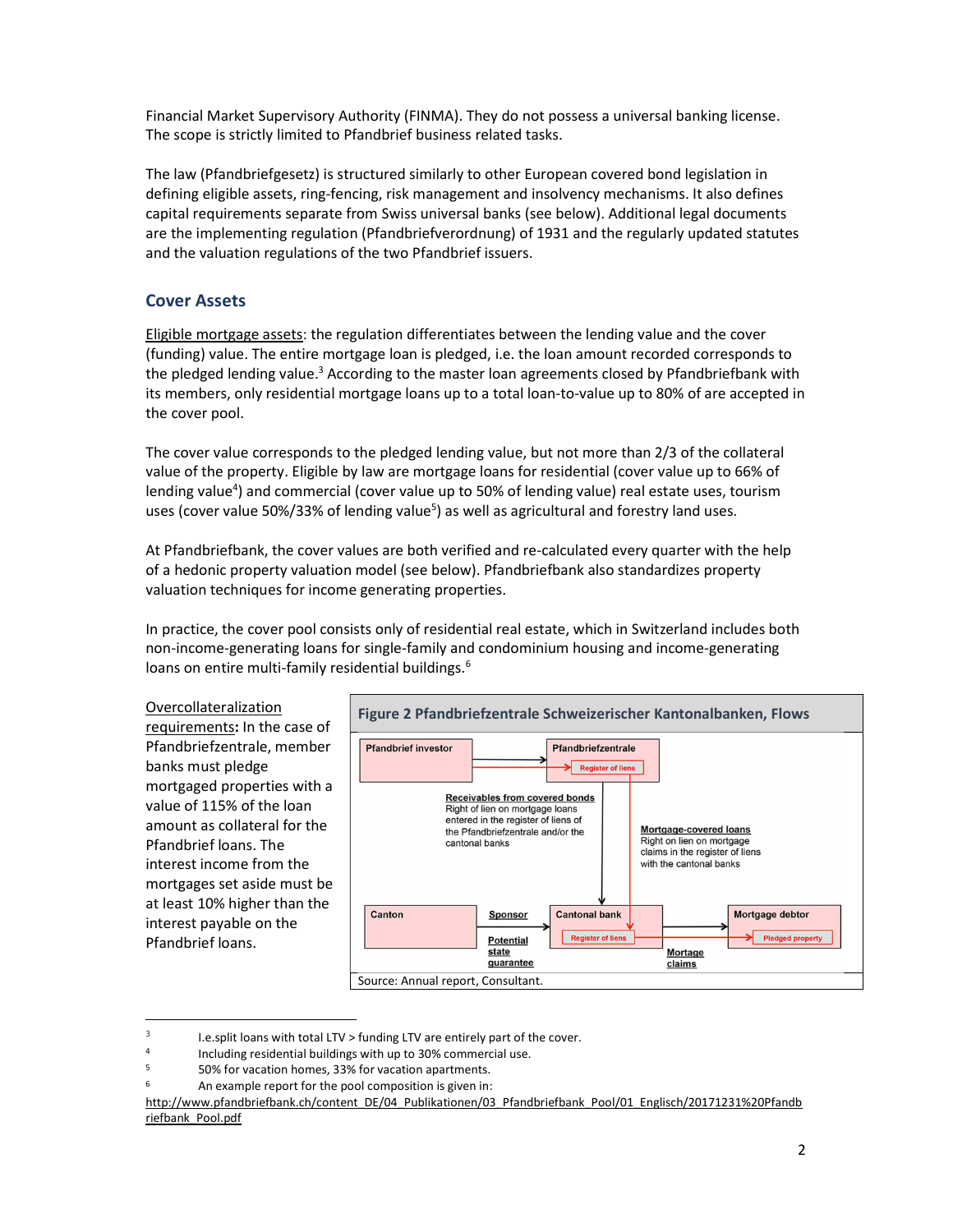The Pfandbriefbank requires overcollateralization of 108% (nominal as well as interest). The lower figure compared to Pfandbriefzentrale as corresponding to lower risk due to the presence of a centralized electronic cover register at the Pfandbriefbank. The minimum values for overcollateralization and interest coverage are defined by FINMA whereas Pfandbriefgesetz just says that Pfandbrief loans and their interest expense must be covered by cover assets and interest revenue from the cover at all times<sup>7</sup>

Concentration limits: At Pfandbriefzentrale schweizerischer Kantonalbanken loan subscriptions for member banks are limited to 35% of their reported domestic mortgage loans by decision of the Board of Directors. Pfandbriefbank applies the same limits and already at the level of 30% starts to restrict new lending in order to avoid hitting the ceiling.

Cover registration and monitoring, property valuation: The law requires cover asset registration at both member and central issuer level<sup>8</sup>. The cover pool at central issuer level is built by all outstanding Pfandbrief loans. The cover pool at member bank level is created by registering a cover object in the cover register of the bank. Documents have to be earmarked and physical documents have to be kept separately.

There is no centralized cover registration in the Pfandbriefzentrale of Kantonalbanken. Members have to report annually a full cover inventory and a journal reflecting changes in the cover. In the case of the Pfandbriefbank, the cover register of the member bank is electronically linked to the central "mirror register" of the Pfandbriefbank. This permits a daily updating of the cover inventory and journal. Pfandbriefbank to this end has developed a joint electronic registration IT system to which all member IT is linked via interfaces (for additional detail see below).

Detail of the application journey are given by Horat (2008):

- The member enters loan, surety and property characteristics into its own IT system, subject to detailed data masks provided by Pfandbriefbank.
- The member flags a loan for coverage request in the joint IT system, with the system indicating preliminary global eligibility and volume of funding.
- The Pfandbriefbank records and values the coverage requests and determines the cover value, i.e. the eligible amount of funding. The Pfandbriefbank also checks the property valuation for plausibility, with the help of a centralized hedonic pricing model. It determines a 'standard value' for the property.
- Under a 4 eyes principle of officers of Pfandbriefbank the request for funding is granted permission, as requested or with a lower cover value, or rejected. The request can also be put on hold, e.g. if data is missing, in which case the cover asset amount is set to zero.
- The member bank finally receives funding authorization from the Pfandbriefbank.

Pfandbriefbank under this structure technically acts as cover pool monitor for the member banks without a specific legal designation. Moreover, it adds an important property valuation function:

- Detailed hedonic characteristics data lists are to be submitted by the banks with the cover asset registration.
- A hedonic property valuation regression model is specified that permits the valuation of new and existing properties in the cover.

<sup>7</sup> Article 19 Pfandbriefgesetz. Article 26 stipulates that non-members receiving loans need to cover at 105%.

<sup>8</sup> Article 21 and Article 16 Pfandbriefgesetz.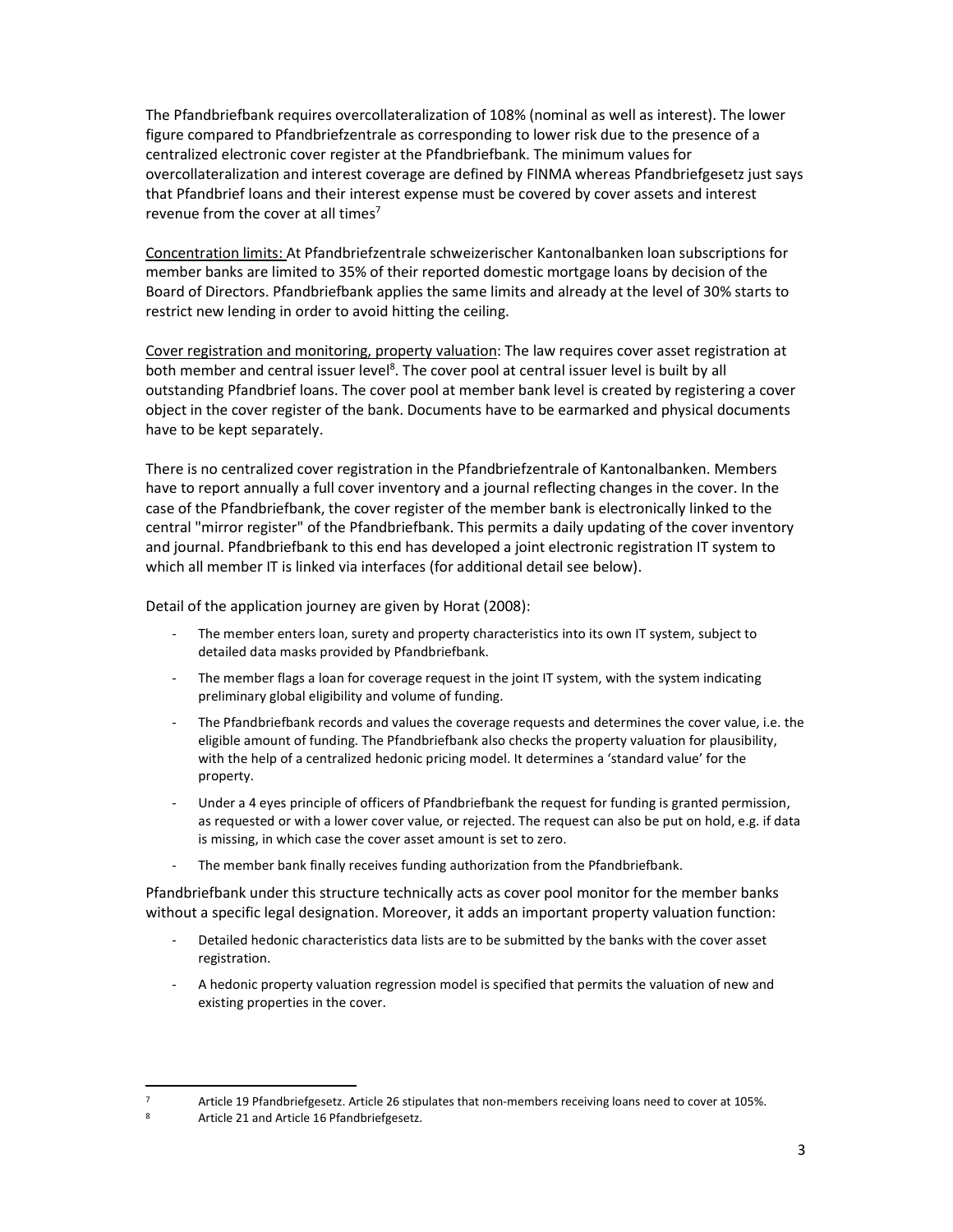The model is updated quarterly. With every update, the through hedonic imputation the existing properties in the cover are re-valued and eligible cover funding volumes are adjusted upwards or downwards.

One reason for the absence of commercial real estate, apart from rental housing, in the cover pool of Pfandbriefzentrale is the difficulties in similarly standardizing and updating the valuation techniques for this asset class. There is finally a special cover committee (Deckungsausschuss) at Pfandbriefbank that reviews 'substantial' cover pool entry proposals.

Banking supervision in Switzerland is essentially not carried out by FINMA directly but by external auditors approved by FINMA. Pfandbriefbank specifies a special audit program for the on-site cover register audits as an element of the audit program specified by FINMA.

Legal nature of the Pfandbrief loan asset: Pfandbrief loans of the centralized issuers receive their mortgage-backed legal nature through a security interest over the registered collateral granted by the law (Registerpfandrecht). This statutory right means that loans themselves are not registered. However, according to the regulation (Pfandbriefverordnung), the standard bank accounting of the Pfandbrief loans is an integral part (Bestandteil) of the cover register.

Due to the legal obligation to comply with the overcollateralization criteria at all times the cover pools at the member level are dynamic, permitting the substitution of mortgage loans violating the eligibility criteria. In the case of Pfandbriefbank the associated substitution risk is mitigated by the fact that collateral is registered and monitored by the centralized issuer himself.

## Debt Issuance

Funding instrument: the Swiss Pfandbrief is a bond in the form of book-entry. It has a fixed coupon and a predefined maturity (hard bullet). The covered bonds are listed on the Swiss Stock Exchange (SIX) and can be traded at any time.

The Swiss Pfandbrief issuers are larger bond issuers than the Swiss government. In the domestic bond segment of the SIX the Pfandbrief makes up for 34% of outstanding.<sup>9</sup> One of the great strengths of pooling: large volumes of highly standardised securities and correspondingly liquid markets. Today, Swiss Pfandbriefe have greater secondary market liquidity than their Swiss government counterparts.

Minimum maturity is 3 years, maximum maturities historically have been up to 30 years. Currently, maturities of issuances are between 5 and 15 years. The weighted residual maturity in 2017 at Pfandbriefbank was 6.7 years. Minimum denomination of the bonds is 5000 CHF. Since they were founded in 1930 and 1931, the Pfandbriefzentrale/bank have always met their obligations on time and in full.

Issuance process: covered bonds issued by Pfandbriefzentrale/bank are issued in individual series 'on tap'. Table 1 in the upper half gives a 2017 snapshot from Pfandbriefbank: series 561, for example, has been re-issued three times during the year 2012 – at the same coupon, but different market prices given the current rate environment. Bond maturities at every new issue date decline, which will symmetrically shorten new Pfandbrief loan maturities. Pfandbriefbank according to its latest calendar for 2019 issues once a month. Through the tap issuance technique, the issuers are able to realize several maturity points spread over the yield curve at a particular issuance time without compromising liquidity.

<sup>9</sup> Horat and Mueller (2018)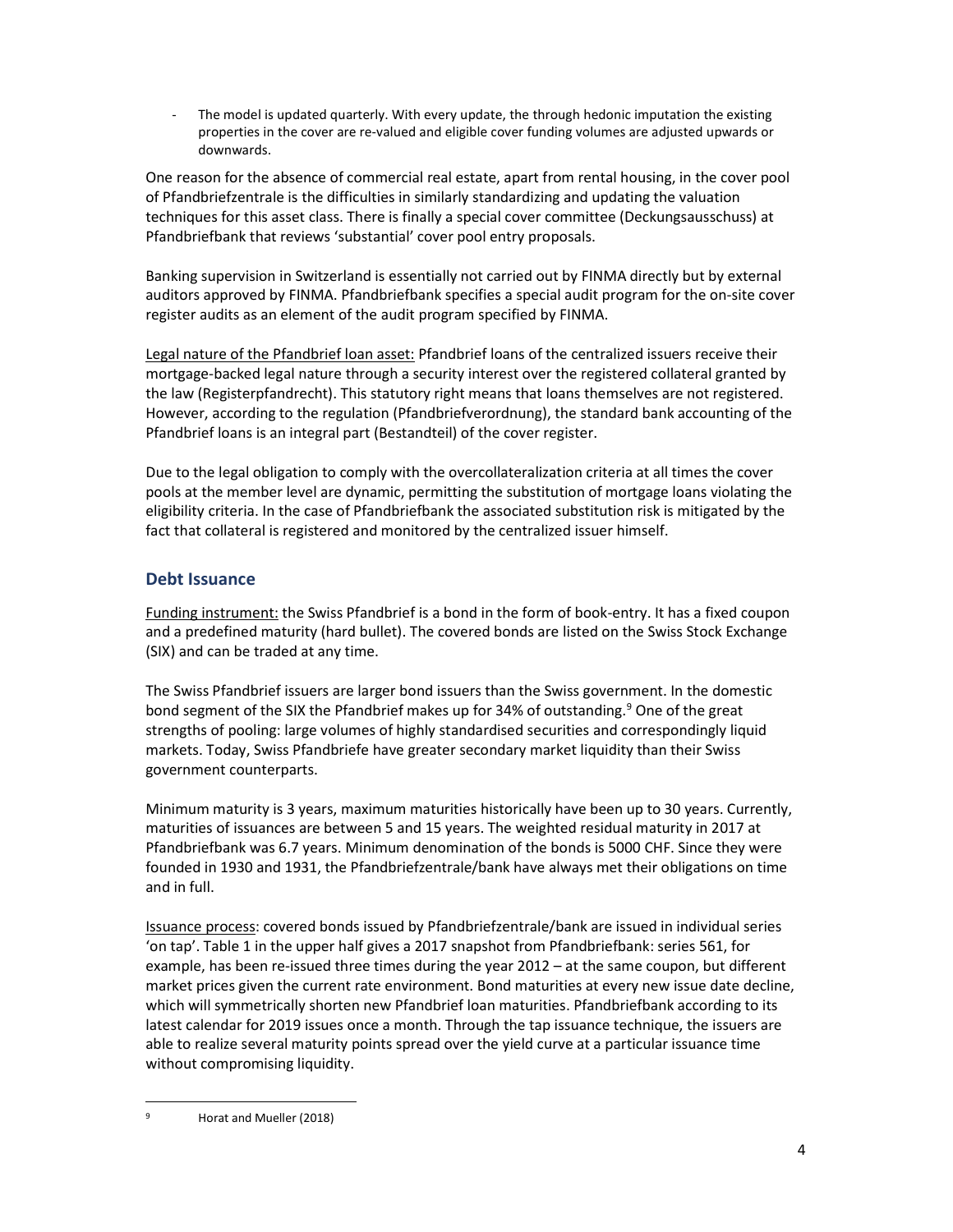Nevertheless, the reopening of existing and issuance of new bonds on depends on the market situation, on loan demand by members and on risk considerations of the centralized issuer. The number of yield curve points will typically be limited to 1-4, since member bank demand for use of the centralized issuer are concentrated on their gaps in their funding structure, typically in the Swiss case funds between 7- and 12-year maturity. However, concentrating on too few bond issuances and thus driving up individual bond volumes too high may increase roll-over risk for the Pfandbriefbank

and its members. On average, the 127 outstanding Pfandbriefbank bond series have 540 million CHF outstanding.

The lower half of Table 1 from Pfandbriefzentrale sorts their bond (re)issuance by issuance date. Horat (2007) describes the issuance process for Pfandbriefzentrale for the early 2000s in detail:

- The company initially runs a demand survey among member bank treasuries. The Pfandbriefzentrale indicates coupons and maturities to banks, which in turn commit to subscribe to certain funding volumes. After ca 2 weeks, the survey is closed.
- Within the following week, the issuance syndicate (see below) becomes active and invitations to bid are sent to institutional investors, including member treasuries as potential investors $^{10}$ . The syndicate determines an issuance price proposal, which is confirmed by the management of the Pfandbriefzentrale and communicated to member banks. Subsequently, registrations of the bond issues and prospectuses are formulated.
- On issuance date, a definitive amount of the bond is fixed together with final loan amounts to members. Public subscription of the bonds will be open for another week and disbursements of loans will take place within another week.

| <b>ISIN</b>          | Serie <sup>1</sup><br>Nr. | satz<br>$\%$   | Zins- Ausgabe-<br>kurs<br>$\frac{9}{6}$ | Liberiert        | Fällig       | Nominal<br>31.12.2016<br>CHF Mio | V          |
|----------------------|---------------------------|----------------|-----------------------------------------|------------------|--------------|----------------------------------|------------|
| CH 014 714 434 6     | 561                       | 0.625          | 100.619                                 | 23.01.2012       | 23.01.2017   | 218                              |            |
| CH 014 714 434 6     | 561 <sup>2</sup>          | 0.625          | 100.463                                 | 30.03.2012       | 23.01.2017   | 253                              |            |
| CH 014 714 434 6     | 561 <sup>3</sup>          | 0.625          | 100.908                                 | 27.04.2012       | 23.01.2017   | 119                              |            |
| CH 014 714 434 6     | 561 <sup>4</sup>          | 0.625          | 101.899                                 | 02.08.2012       | 23.01.2017   | 350                              |            |
| CH 020 400 272 6     | 578                       | 0.250          | 100.320                                 | 15.01.2013       | 17.03.2017   | 306                              |            |
| CH 020 400 272 6     | 5782                      | 0.250          | 100.236                                 | 29.04.2013       | 17.03.2017   | 290                              |            |
| CH 004 388 957 2     | 440 6                     | 3.650          | 100.000                                 | 15.07.2008       | 13.04.2017   |                                  | 50         |
| CH 013 517 631 8     | 555                       | 1.125          | 100.341                                 | 24.08.2011       | 24.05.2017   | 175                              |            |
| CH 013 517 631 8     | 5552                      | 1.125          | 102.519                                 | 30.11.2011       | 24.05.2017   | 180                              |            |
| CH 013 517 631 8     | 555 3                     | 1.125          | 103.631                                 | 31.05.2012       | 24.05.2017   | 448                              |            |
| CH 002 591 505 6     | 403                       | 3.000          | 100.825                                 | 27.06.2006       | 27.06.2017   | 519                              |            |
| CH 002 591 505 6     | 403 <sup>2</sup>          | 3.000          | 95.915                                  | 09.08.2007       | 27.06.2017   | 110                              |            |
| CH 002 591 505 6     | 403 <sup>3</sup>          | 3.000          | 95.632                                  | 15.07.2008       | 27.06.2017   | 271                              |            |
| CH 003 703 995 2     | 4336                      | 3.120          | 100,000                                 | 05.02.2008       | 05.09.2017   |                                  | 50         |
| CH 011 817 380 3     | 527                       | 1.375          | 100.668                                 | 18.10.2010       | 18.10.2017   | 210                              |            |
| CH 011 817 380 3     | 5272                      | 1.375          | 97.638                                  | 30.03.2011       | 18.10.2017   | 240                              |            |
| CH 011 817 380 3     | 527 <sup>3</sup>          |                | 103.071                                 | 18.10.2011       |              |                                  |            |
| CH 002 319 437 3     | 396                       | 1.375<br>2.250 | 100.590                                 | 15.11.2005       | 18.10.2017   | 145<br>239                       |            |
|                      |                           |                |                                         |                  | 15, 11, 2017 |                                  |            |
| CH 002 319 437 3     | 396 <sup>2</sup>          | 2.250          | 99.745                                  | 01.09.2009       | 15.11.2017   | 541                              |            |
| CH 002 319 437 3     | 396 <sup>3</sup>          | 2.250          | 103.757                                 | 20.05.2010       | 15.11.2017   | 185                              |            |
|                      |                           |                |                                         |                  |              | Rückzahlung                      |            |
| Liberierung<br>Serie | Zinssatz %                |                | Ausgabekurs %                           | Laufzeit Jahre   | CHF Mio.     | Serie                            | CHF Mio.   |
| 486<br>21.02.2017    | 0.125                     |                | 100,524                                 | 7,781            | 247          | 407                              | 605        |
| 489                  | 0,375                     |                | 100,902                                 | 10,583           | 407          |                                  |            |
| 490                  | 0,500                     |                | 100,110                                 | 14,997           | 285          |                                  |            |
| 28.02.2017<br>482    | 0,000                     |                | 100,000                                 | 7,289            | 538          | 374                              | 485        |
| 489                  | 0,375                     |                | 101,300                                 | 10,558           | 177          | 375                              | 100        |
| 12.04.2017<br>491    | 0,010                     |                | 100,000                                 | 6,814            | 312          | 376<br>401                       | 100<br>673 |
| 492                  | 0,375                     |                | 100,969                                 | 9,653            | 250          |                                  |            |
| 493                  | 0,500                     |                | 100,682                                 | 12,500           | 150          |                                  |            |
| 03.05.2017<br>458    | 0,500                     |                | 100,434                                 | 6.464            | 230          |                                  |            |
| 488                  | 0,250                     |                | 102,282                                 | 8,050            | 286          |                                  |            |
| 489                  | 0,375                     |                | 102,536                                 | 10,383           | 215          |                                  |            |
| 462<br>490           | 0,625<br>0,500            |                | 104,715<br>102,562                      | 12,203<br>14,797 | 98<br>190    |                                  |            |

(lower half), annual reports 2017. Notes: Zinssatz – interest rate, Ausgabekurs – issuance price, liberiert – issuance date, faellig – maturity.

The issuance process at the time lasted slightly over one month. Today, due to the high standardization and tested routines associated with the centralized issuer model issuance is possible within 48 hours from the survey of the banks to the issue and allocation of the loans. A few more days will need to be added until settlement. $^{11}$ 

Members in a survey undertaken by Horat (2007) have criticized that maturities are typically not exactly known in advance, issuance dates are fixed and not directly aligned with member requests. Nevertheless, the issuance mechanism remains popular among banks, funding ca 12% of Swiss mortgages despite regulatory headwinds discouraging maturity matching $^{12}$ , and has even assisted

11 According to Pfandbriefbank, the greatest constraint further cutting back timing is the stock exchange.<br>12 **12 11** Part (2007) shows that the controlling issues fund meet of the refinencies can for regional banks and

<sup>10</sup> The SNB has been adamant to push the Pfandbrief as a collateral for liquidity generation of banks with the central bank during the crisis of 2008 and to this end reduce the costs of holding Pfandbriefe by member banks. See Jordan (2008).

Horat (2007) shows that the centralized issuer fund most of the refinancing gap for regional banks and savings banks and Raiffeisenbanken, about half for Kantonalbanken and only a fraction below 5% for the large commercial banks. The large banks use typically their own securitization and structured covered bond exits. Yet, both large banks have intensively used Pfandbriefbank as funding source during and since the crisis situation in 2008. In fact, the Pfandbrief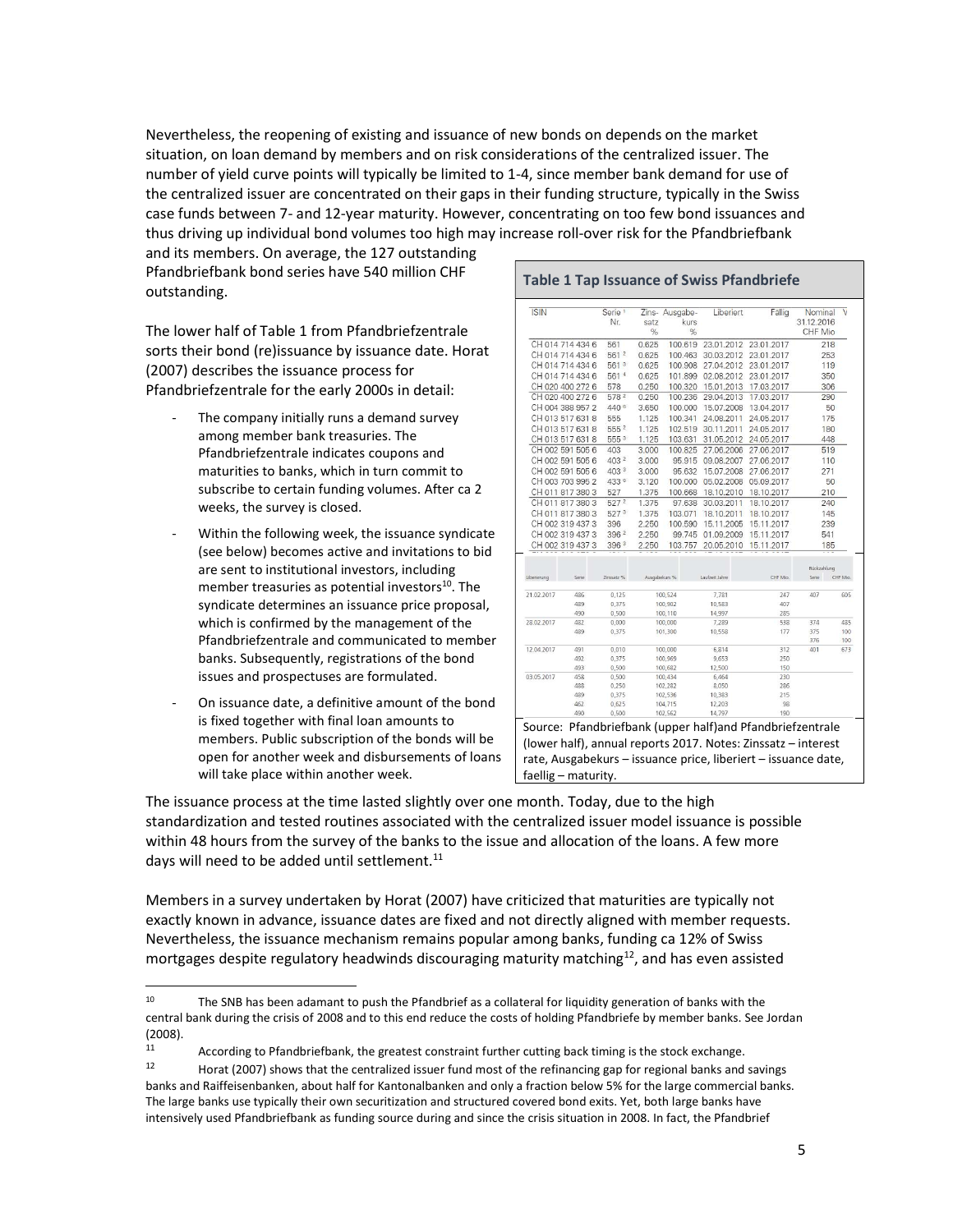the global Swiss banks UBS and Credit Suisse whose reputation was tarnished by the U.S. Subprime crisis to issue when the single issuer bond market was closed for them.

| Table 2 Commissions/Fees, Issuance Costs and<br><b>Administration Costs of Pfandbriefzentrale</b> |        |         |         |         |         |
|---------------------------------------------------------------------------------------------------|--------|---------|---------|---------|---------|
|                                                                                                   | 2017   | 2016    | 2015    | 2014    | Average |
| Per Number of Bonds Issued/Tapped, CHF                                                            |        |         |         |         |         |
| Commissions and Fees                                                                              | 99,767 | 121,586 | 165,750 | 209,000 | 149,026 |
| Administration                                                                                    | 93,667 | 100,552 | 114,292 | 122,636 | 107,787 |
| Issuance Costs (Depreciation)                                                                     | 29.667 | 36,690  | 52,417  | 74.682  | 48,364  |
| Per Gross Issuance Volume, Basis Points                                                           |        |         |         |         |         |
| <b>Commissions and Fees</b>                                                                       | 0.039  | 0.043   | 0.052   | 0.056   | 0.047   |
| Administration                                                                                    | 0.036  | 0.035   | 0.036   | 0.033   | 0.035   |
| Issuance Costs (Depreciation)                                                                     | 0.012  | 0.013   | 0.016   | 0.020   | 0.015   |
|                                                                                                   |        |         |         |         |         |
| Source: Pfandbriefzentrale, annual reports 2014-2017, consultant                                  |        |         |         |         |         |
| computations.                                                                                     |        |         |         |         |         |

Issuance cost: There are two layers of issuance costs: indirect costs through fees and commissions and direct issuance costs.

Fees and commissions entail an annual commission for securities settlements through the banks or brokers and quotation costs for the SIX domestic bond segment.

Direct issuance costs are primarily related to the costs of the issuance syndicate. Switzerland permits such syndicates of banks that de-facto monopolize the sales of public securities and charge fixed term fees. Syndicate members are all Kantonalbanken for the Pfandbriefzentrale and Credit Suisse, UBS and Raiffeisen together with a group of private banks for the Pfandbriefbank.  $^{13}$ 

At Pfandbriefzentrale, while fees and commissions are costs under the profit and loss account, direct issuance costs are activated under assets in the balance sheet and then depreciated. Pfandbriefbank in contrast books all direct issuance costs through the profit and loss account without prior activation. In both cases, prepaying members or members holding the Pfandbrief in own portfolio are required to reimburse the centralized issuer for historic/depreciated direct issuance costs.

Activation of issuance permits to gauge the direct per issuance costs. Pfandbriefzentrale in 2017 activated costs of CHF 1.2 million for 30 transactions, including taps, or CHF 40,000 per transaction. Calculated over the CHF 7.73 billion gross issuance volume of the year the costs were 1.6 bp. The profit and loss statement in Table 2 reflects the depreciated issuance costs.<sup>14</sup>It also reveals that Pfandbriefzentrale incurs high commission expenses, probably resulting from a certain overpricing of payment services by its members.

### Shareholding and Capital Requirements

Shareholding: Membership involves registered shareholding. By law, the minimum number of shareholders must be 5. Shares are distributed broadly in proportion to the funding provided to the members. Even with fluctuating proportions of funding the shareholder structures have remained very stable over time.

In the case of Pfandbriefbank, the statutes require such shareholding to be proportional to the borrowing from the centralized issuer. Article 6 of the Statute states:

system was used as a crisis instrument to provide the suffering big banks with liquidity. Link: https://pfandbriefbank.ch/sites/en/assets/File/Presse/20140917%20Der%20stille%20Retter%20der%20Grossbanken%20(F inanz%20und%20Wirtschaft).pdf

<sup>13</sup>Pfandbriefbank management remarks that thanks to high standardisation and frequent issues, Pfandbrief institutions would be the only issuers besides the Swiss Confederation where an auction model could also work.

<sup>14</sup> Switzerland also raises an issuance tax 12 bp per year maturity. For example a 10 year bond will be taxed at 1.2%.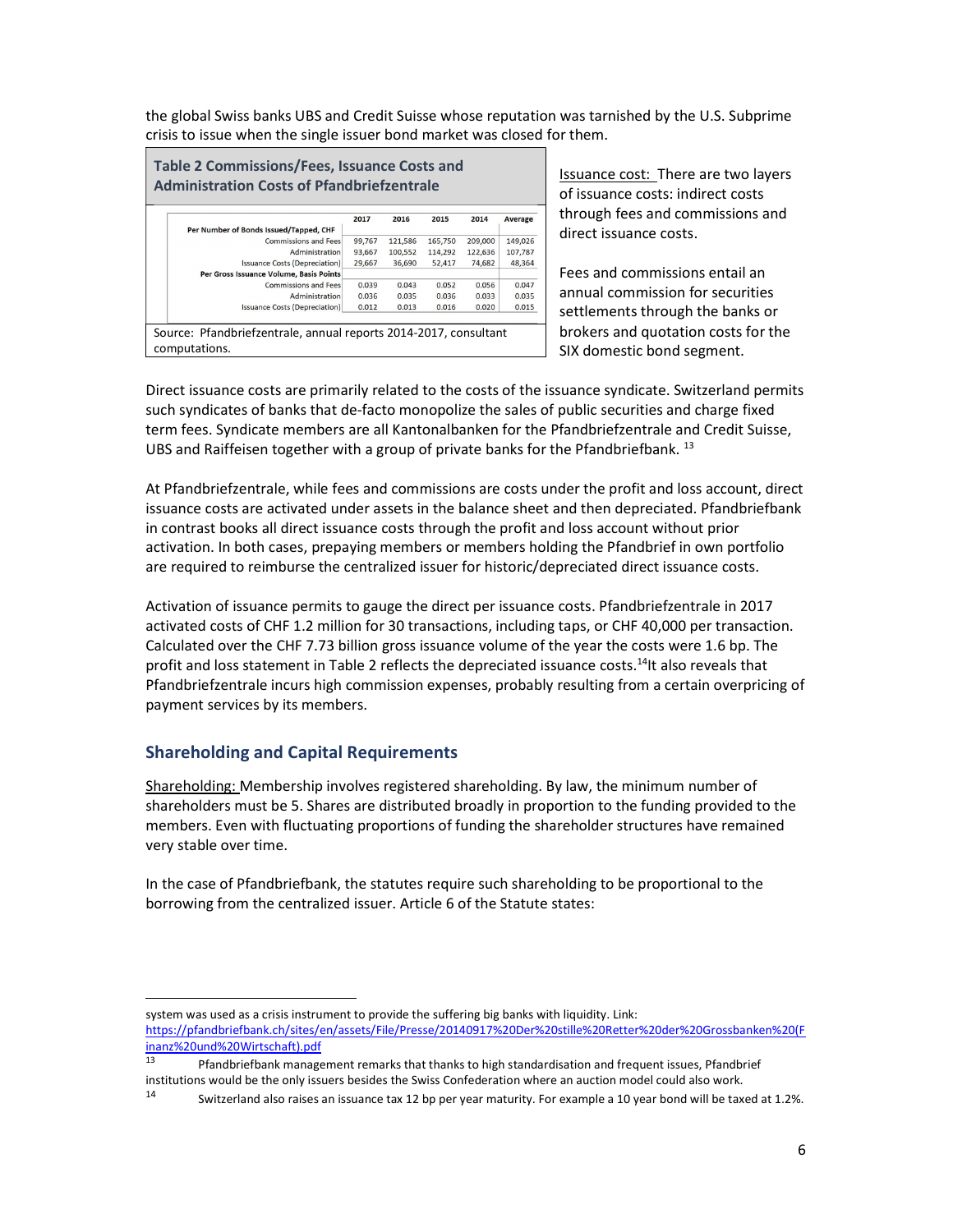"1. Upon accession, the Pfandbrief Bank shall provide the new member with the minimum participation pursuant to Art. 4 par. 3. In the year following new membership the Pfandbriefbank will upon the renewal of the Board of Directors provide as many shares to the new member as correspond to the new member's percentage share in the total loan position. The Pfandbrief bank transfers the shares at their real value to the new member.

### Table 3 Capital and Loan Outstandings of Kantonalbanken at Pfandbriefzentrale

| Aktionare                            |                      | Aktienkapital |                         |                                | Pfandbriefdarlehen  |             |
|--------------------------------------|----------------------|---------------|-------------------------|--------------------------------|---------------------|-------------|
|                                      | Nominal<br>CHF 1 000 | Anteil<br>%   | Einbezahlt<br>CHF 1 000 | Nicht einbezahlt*<br>CHF 1 000 | Betrag<br>CHF 1 000 | Anteil<br>% |
| Zürcher Kantonalbank                 | 289 530              | 17,82         | 57 906                  | 231 624                        | 9 275 000           | 17,82       |
| <b>Bangue Cantonale Vaudoise</b>     | 221 595              | 13.64         | 44 319                  | 177 276                        | 5 561 000           | 10.68       |
| Berner Kantonalbank                  | 174 320              | 10.73         | 34 864                  | 139 456                        | 3 397 000           | 6.52        |
| Banque Cantonale de Genève           | 96 025               | 5.91          | 19 20 5                 | 76 820                         | 2 774 000           | 5,33        |
| St. Galler Kantonalbank              | 94 545               | 5.82          | 18 909                  | 75 636                         | 3 909 000           | 7.51        |
| Thurgauer Kantonalbank               | 94 5 45              | 5.82          | 18 909                  | 75 636                         | 3 077 000           | 5.91        |
| Basellandschaftliche Kantonalbank    | 84 205               | 5,18          | 16841                   | 67 364                         | 1867000             | 3,59        |
| Basler Kantonalbank                  | 84 205               | 5.18          | 16 841                  | 67 364                         | 2 052 000           | 3.94        |
| Luzerner Kantonalbank                | 69 430               | 4.27          | 13.886                  | 55 544                         | 3 106 000           | 5.97        |
| Graubündner Kantonalbank             | 62 045               | 3,82          | 12 409                  | 49 636                         | 1723 000            | 3,31        |
| Aargauische Kantonalbank             | 60 570               | 3,73          | 12 114                  | 48 45 6                        | 975 000             | 1,87        |
| Banque Cantonale du Valais           | 47 275               | 2,91          | 9 4 5 5                 | 37 820                         | 1 300 000           | 2,50        |
| Banque Cantonale de Fribourg         | 44 320               | 2,73          | 8.864                   | 35 4 56                        | 3 2 6 5 0 0 0       | 6,27        |
| Schaffhauser Kantonalbank            | 35 455               | 2.18          | 7 0 9 1                 | 28 364                         | 518 000             | 0.99        |
| Schwyzer Kantonalbank                | 29 545               | 1.82          | 5 9 0 9                 | 23 6 36                        | 1010000             | 1.94        |
| Banque Cantonale Neuchâteloise       | 28 070               | 1.73          | 5614                    | 22 45 6                        | 1947000             | 3.74        |
| Zuger Kantonalbank                   | 22 155               | 1,36          | 4 4 3 1                 | 17 724                         | 1 021 000           | 1,96        |
| Banca dello Stato del Cantone Ticino | 17725                | 1.09          | 3 5 4 5                 | 14 180                         | 2 042 000           | 3,92        |
| Glarner Kantonalbank                 | 14775                | 0.91          | 2955                    | 11 820                         | 464 000             | 0,89        |
| Obwaldner Kantonalbank               | 14775                | 0.91          | 2 9 5 5                 | 11 820                         | 439 000             | 0.84        |
| Nidwaldner Kantonalbank              | 13 2 9 5             | 0.82          | 2659                    | 10 636                         | 792 000             | 1.52        |
| Appenzeller Kantonalbank             | 10 345               | 0.64          | 2069                    | 8 2 7 6                        | 328 000             | 0,63        |
| Urner Kantonalbank                   | 8860                 | 0.55          | 1772                    | 7088                           | 551 000             | 1,06        |
| Banque Cantonale du Jura             | 7 3 9 0              | 0.45          | 1478                    | 5912                           | 673 000             | 1,29        |
| Total                                | 1 625 000            | 100.00        | 325 000                 | 1 300 000                      | 52 066 000          | 100,00      |

2. If a bank refuses to acquire the number of shares specified by the Board of Directors, no more Pfandbrief loans shall be granted to it as long as the bank's proportion of shares in total shareholding is smaller than the proportion of its Pfandbrief loans."

Minimal share ownership according to Article 4, paragraph 3 of the Statute of the Pfandbriefbank is 10 shares of nominal value of CHF 1,000. Since 2008, Pfandbriefbank has required a subscription of CHF 440 per CHF 1,000 nominal value.<sup>15</sup> Only a part of the capital subscription is to be held in cash (see Table 4).

According to the statutes of Pfandbriefbank, any sale of shares by a member requires the approval of the Board of Directors. The board can in

particular reject a sale if it would result in concentration of shareholding of over 25% in one hand, jeopardizing the independence of the bank. Upon liquidation of a member bank, the Pfandbriefbank is entitled to assume the shares at their 'real value'.

In the case of Pfandbriefzentrale, the Statute is silent on the proportionality principle. The annual report<sup>16</sup> reveals shareholding broadly proportional to loan take-up. The Statute determines a nominal share value of CHF 5,000.

Capital requirements: The statutory minimum capital is 2% of bonds issued.<sup>17</sup> Detail of the definition of capital is contained in the regulation (Pfandbriefverordnung). The capital held according to 2017 reporting is:

- Pfandbriefzentrale/Kantonalbanken: 3.4% of which 2.5% is callable, non-paid-in capital<sup>18</sup>, resulting in a paid-in capital ratio of 0.9%.
- Pfandbriefbank/Hypothekarkreditinstitute: 2.3% of which 0.7% is callable, resulting in a paidin capital ratio of 1.6%.

75% of the not paid-in capital must be secured by letter of commitment. All banks have signed commitment certificates for the unpaid capital. These obligate the bank to comply with the obligation to make additional capital contributions on first demand and without objection. This contingent obligation is taken into account in the liquidity coverage (LCR) calculation and must be backed with liquidity from the banks.

<sup>15</sup> https://pfandbriefbank.ch/de/pfandbriefbank/aktionariat-und-aktienkapital/

<sup>16</sup> https://www.pfandbriefzentrale.ch/downloads/geschaeftsbericht/Geschaeftsbericht\_2017\_d.pdf

<sup>17</sup> Article 10 Pfandbriefgesetz.

<sup>&</sup>lt;sup>18</sup> Member banks are required to pay in the remaining capital within 1 week in an emergency.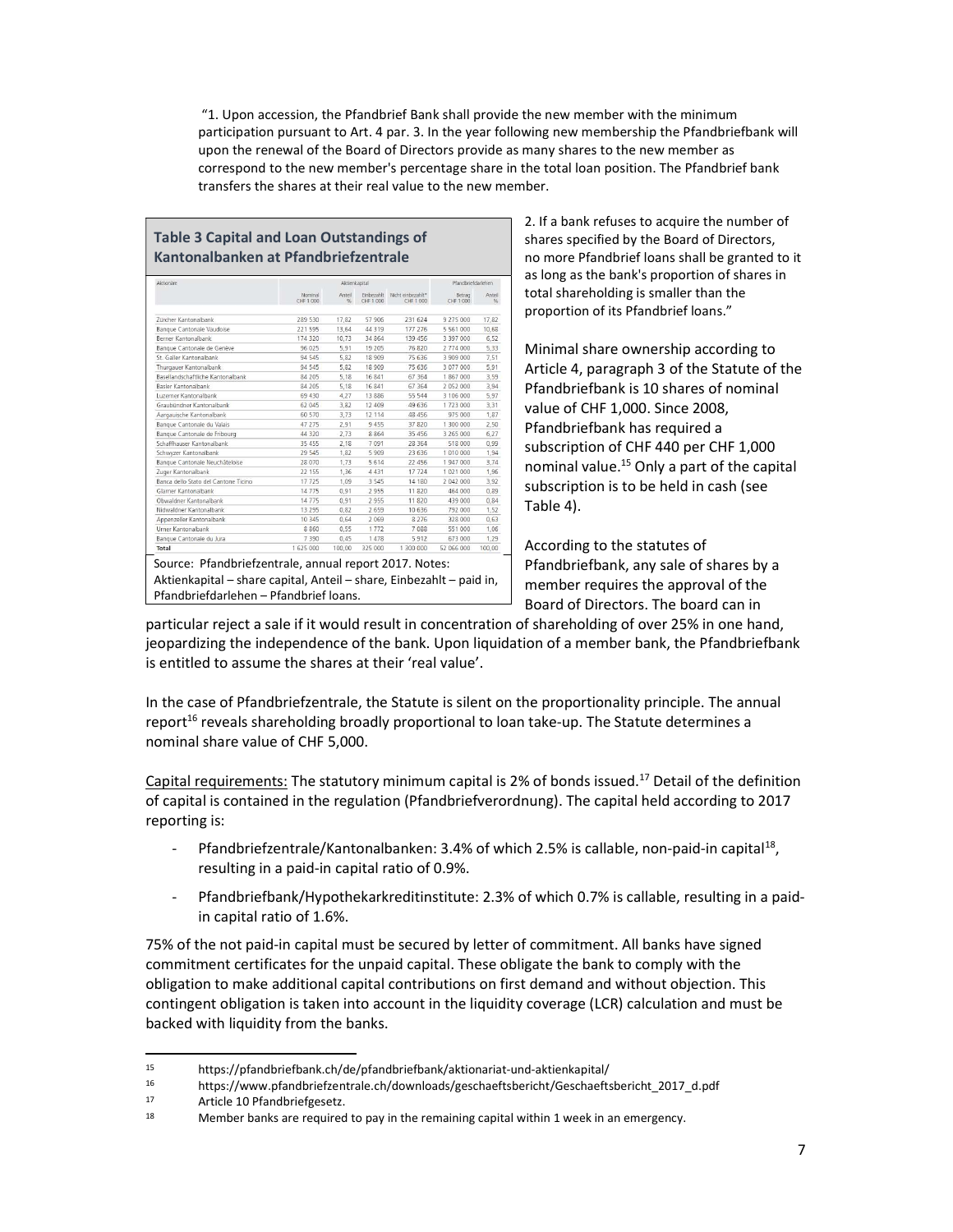|                                                        |                                     | Because of the matching of Pfandbrief loans and Pfandbriefe and the low-cost structure of the |
|--------------------------------------------------------|-------------------------------------|-----------------------------------------------------------------------------------------------|
|                                                        |                                     |                                                                                               |
|                                                        |                                     |                                                                                               |
|                                                        |                                     | <b>Table 4 Total and Paid-in Capital of Swiss Centralized</b>                                 |
|                                                        |                                     |                                                                                               |
|                                                        |                                     |                                                                                               |
|                                                        | Hypo<br>CHF mln %<br>%              | Kantonalbanken<br>%<br>CHF mln %                                                              |
|                                                        | Assets<br><b>Bonds</b>              | Bonds                                                                                         |
|                                                        |                                     |                                                                                               |
| total*                                                 | 1615<br>2.3%<br>504<br>0.7%         | 2.4%<br>3.4%<br>3.4%<br>1772<br>2.5%<br>0.7%<br>2.5%<br>1300                                  |
| not paid in<br>paid in                                 | 1111<br>1.6%                        | 472<br>0.9%<br>0.9%<br>1.7%                                                                   |
| <b>Pfandbrief Issuers</b><br>2017<br>Capital<br>Assets | 69291                               | 52781                                                                                         |
|                                                        | 67250                               | 52066                                                                                         |
| <b>Covered Bonds</b><br>*including reserves            | Source: Annual reports, Consultant. |                                                                                               |

The Statute of Pfandbriefbank has a similar provision, but has explicitly capped the dividend per share to 5%.

### Risk Exposure and Management

General risk management approach: Pfandbriefzentrale/bank are primarily aggregators and issuance vehicles and by design take only very limited risks. Economically the centralized issuers mitigate, but as a result of the term funding provided do not eliminate, interest rate liquidity risk. The centralized hedonic valuation provided by Pfandbriefbank also assists banks in mitigating credit risk.

Mortgage and counterparty credit risk: Credit risks of the centralized issuers are relatively well diversified and mitigated, given the conservative collateral valuations, including at Pfandbriefbank state of the art valuation and revaluation techniques, overcollateralization levels, large number of credit counterparties and regional diversification of both portfolio and counterparties. Member banks in addition are regulated banks and need to continue to hold Basel capital levels for the mortgage loans.

Pfandbrief loans are explicitly protected against all bail-in measures.<sup>19</sup> In the event of bankruptcy, the standard case in the Swiss bankruptcy code is that liquidation proceeds are not distributed until all assets have been fully realized. When liquidating banks, the Swiss resolution authority FINMA has considerable room for maneuvre and, under certain circumstances, somewhat different rules apply than in the case of normal company bankruptcies. FINMA has explicitly established the legal basis for early selective collection of the cover pool through segregation in favor of the eligible Pfandbrief institution.<sup>20</sup>

Questions could be raised regarding the statutory and not contractual nature of mortgage coverage of the Pfandbrief loans.<sup>21</sup> However, since the banking supervisor in Switzerland is at the same time

<sup>19</sup>  $Art. 49+50 BIV FINMA.$ 

<sup>20</sup> Horat and Mueller (2018)

<sup>21</sup> According to a series of interviews undertaken by the Consultant for the EU Commission on bail-in of subordinated bank debt in 2015 in France, Italy and Germany, market participants, rating agencies and regulators consider specific contractual provisions in bank debt instruments as legally safer than often generally formulated statutory provisions without such specific contractual provisions.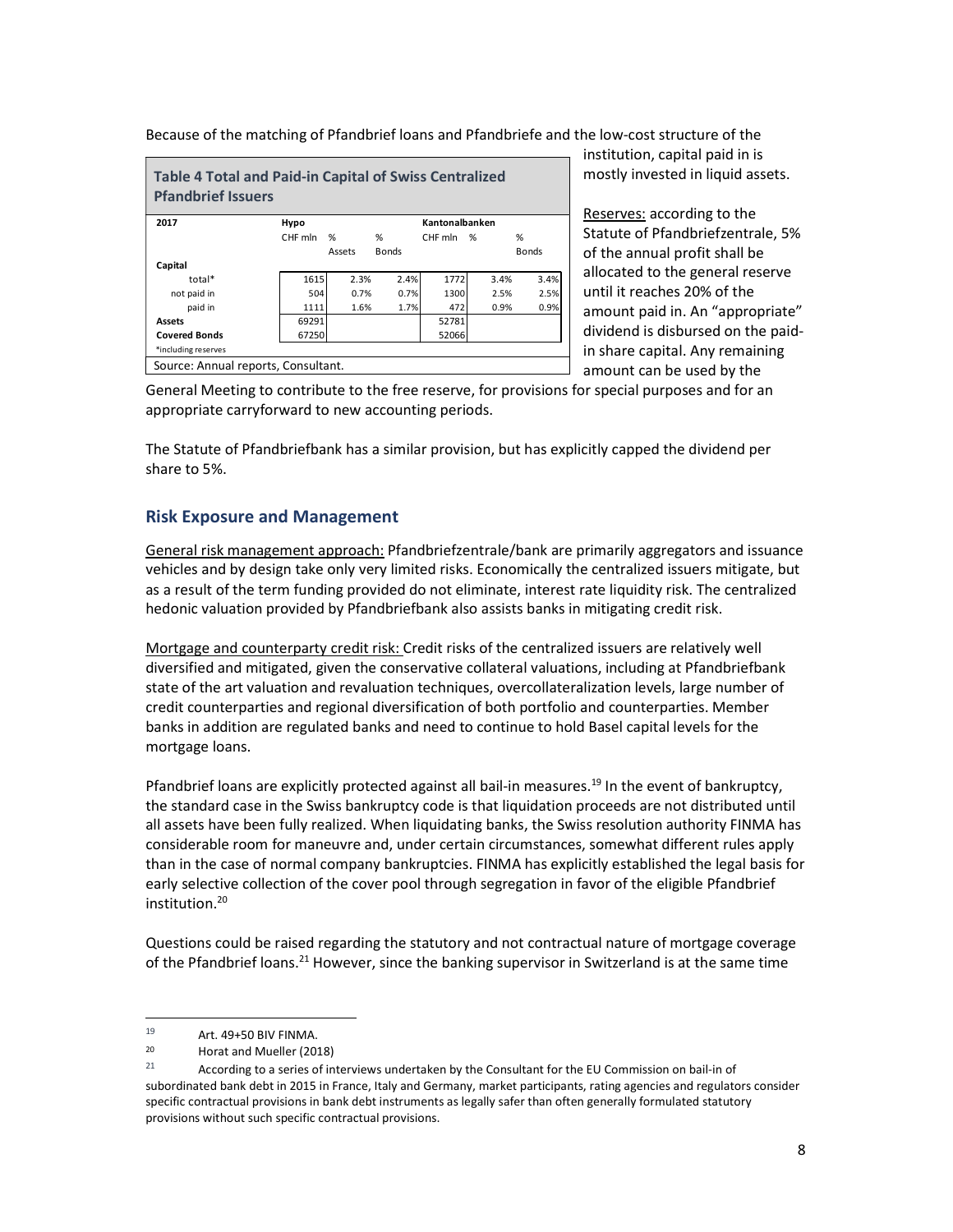the bank resolution agent and supervises the covered bond system, the centralized issuers expect priority execution during insolvency.

Regarding counterparty risk the Pfandbriefzentrale/bank is independent and under no obligation to allocate funds to members. The centralized issuer may refuse or reduce the granting of further new loans to individual banks or bank groups at any time in justified cases - examples are serious deficiencies in the bank organization or risk considerations -, and until the conditions imposed by him have been fulfilled. This is important in order to minimize the failure risk of the centralized issuer and thus avoid systemic effects on all other member banks.

Interest rate risk: the strict matching rules of the law (Pfandbriefgesetz) aim at protecting the Pfandbriefzentrale/bank from exposure to interest rate risks.

The principle of balance (Gleichgewichtsprinzip) enshrined in the law demands that currency (only CHF), nominal amounts and maturities must be identical between Pfandbrief loans and Pfandbriefe. It is also ensured that interest receipts are made simultaneously or earlier and at least in the same amount as the outgoing interest payments. One minor exception from the principle of balance is that a slightly higher interest is paid semi-annually by members to the Pfandbriefzentrale/bank and bond interest is paid annually by the Pfandbriefzentrale/bank to bond investors. This measure in favor of the centralized issuer reduces the sum of interest payment due and as a result potential challenges in case of a delay.

As a direct implication, early repayment is possible only via the delivery option of the bond.<sup>22</sup> This would mean in practice that the member repurchases bonds from the open market in an identical nominal amount to the desired prepayment and hand them over ('deliver') to the centralized issuer. However, as a result of the requirement to repay issuance costs upon such delivery and of the low spreads between Pfandbriefe and Pfandbrief loans, delivery is rarely practiced. Instead member banks steer the balance sheet by buying Pfandbriefe corresponding to currently unneeded loans on the funding side. By doing so, Pfandbrief on the asset side and loan on the funding side neutralize each other. If needed, the Pfandbrief can be sold again on the market to cover fresh funding and/or liquidity needs.

Unlike at the central issuer level, where the law leads to an almost perfectly matched balance sheet, this is not mandatory at the bank level. Swiss Pfandbrief loans are backed by dynamic pools, i.e. without direct matching of cash flows between mortgage assets and loans. A dynamic cover pool changes continuously due to changes of the composition of the cover pool and/or changes in certain cover pool assets, e.g. cash due to amortizing or prepayment of a mortgage. If a bank goes bankrupt, the centralized issuer has to assume the risk resulting from a potential cash flow mismatch between cover pool and Pfandbrief loans.

Swiss regulations do currently not demand present value matching of cover assets and Pfandbrief loans. Since 1930 there is a requirement of simultaneous nominal and interest revenue matching.

Liquidity risk: in the going concern case of all members, the Swiss centralized issuers incur rather theoretical liquidity risk. Such risk may arise e.g. if, for technical reasons, the syndicate does not make the payment on the settlement day, but the loans have already been disbursed to the members. In this case, Pfandbriefbank/zentrale is contractually not obliged to pay out the loans to members, but can bridge the payment with its own liquid assets in which its equity is invested, and can access a 'bottleneck' facility (Engpassfazilitaet) with the SNB, Repo market or an open credit line.

<sup>22</sup> Article 12 Pfandbriefgesetz.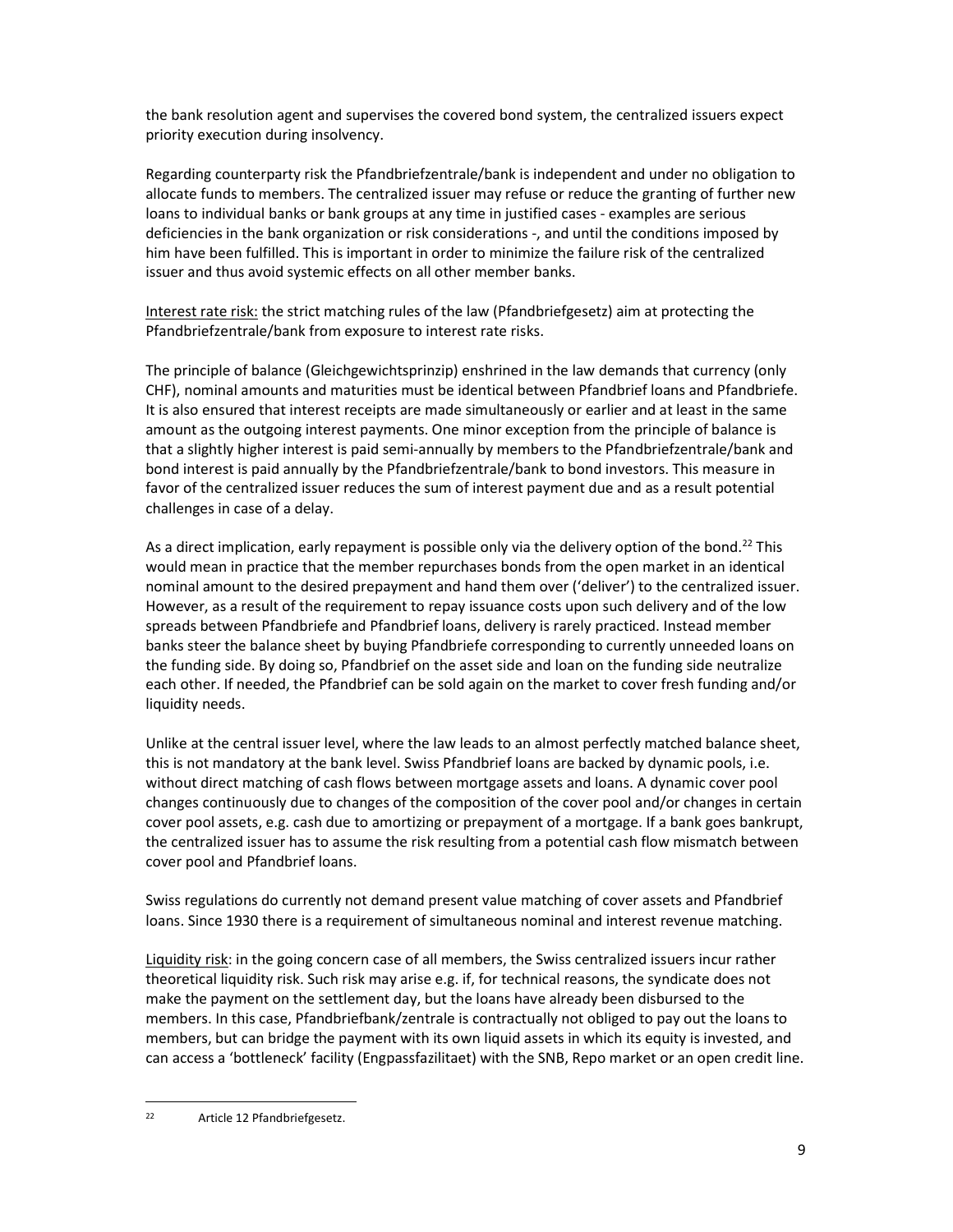The Pfandbriefbanks liquid assets generated by investing its equity in repo eligible securities or liquidity are calibrated such as to compensate for the insolvency of any member or group of affiliated members. Since not all equity is paid in in such a case the first action will be an equity cash call on the members. In addition, if that would not be sufficient, it is expected that the entitlement to the cash flows from the cover pool segregated from the insolvent member can be used as collateral with the SNB as well.

Risk of non-coverage of issuance cost: Early repayment to a Swiss centralized issuer requires pro-rata reimbursement of depreciated issuance costs, so that the issuer is also matched from a cost perspective. Issuance costs at Pfandbriefzentrale are separately activated and written down.

### Pricing and Administration Cost Structure

Table 5 Pricing and Cost Indicators of Pfandbriefbank, 2017



Pricing of Pfandbrief loans: the Pfandbriefzentrale/bank passes on the funding of newly issued bonds with a small spread covering issuance and administration costs. Table 5 shows pricing and cost indicators for the Pfandbriefbank for 2017. Loan pricing in 2017 was indicated by the annual report at 5bp while total net interest income including the securities portfolio according to the financial reporting was 6.7bp. Pfandbriefbank indicates that the 5bp margin serves to cover administration costs, strengthen the capital base of the institution and otherwise pay dividends.

Direct issuance costs are paid at both centralized issuers separately and directly (see above) by members. Indirect issuance costs, such as the costs of ratings, are covered in administration costs.

Administration cost, size of the institutions: the administration costs of the Pfandbriefzentrale/bank are very low. Table 5 calibrates the costs for the

Pfandbriefbank at CHF 3.3 million, given the huge balance sheet at only 0.5 bp. In other words, 90% of the 5 bp margin flows back to members in the form of capital increases and dividends.

Perhaps more indicative for the low-cost model is the small size of the institutions in terms of employment:

- Pfandbriefzentrale of the Kantonalbanken is co-managed by the largest member bank under management contract with a small number of staff seconded. The company itself does not have any own staff.
- Pfandbriefbank is a small entity with only 9 staff (2018).<sup>23</sup>

In order to keep supervision cost low, the Boards of Directors for both companies are limited in size by the respective statutes.

Cost impact of the IT system: Pfandbriefbank operates a centralized cover asset management IT system with interfaces to member core and transactions IT. Cover asset management requires ca

<sup>23</sup> https://www.pfandbriefbank.ch/de/pfandbriefbank/mitarbeiter/. Pfandbriefbank further details that staffing is only 7.8 full-time equivalents.